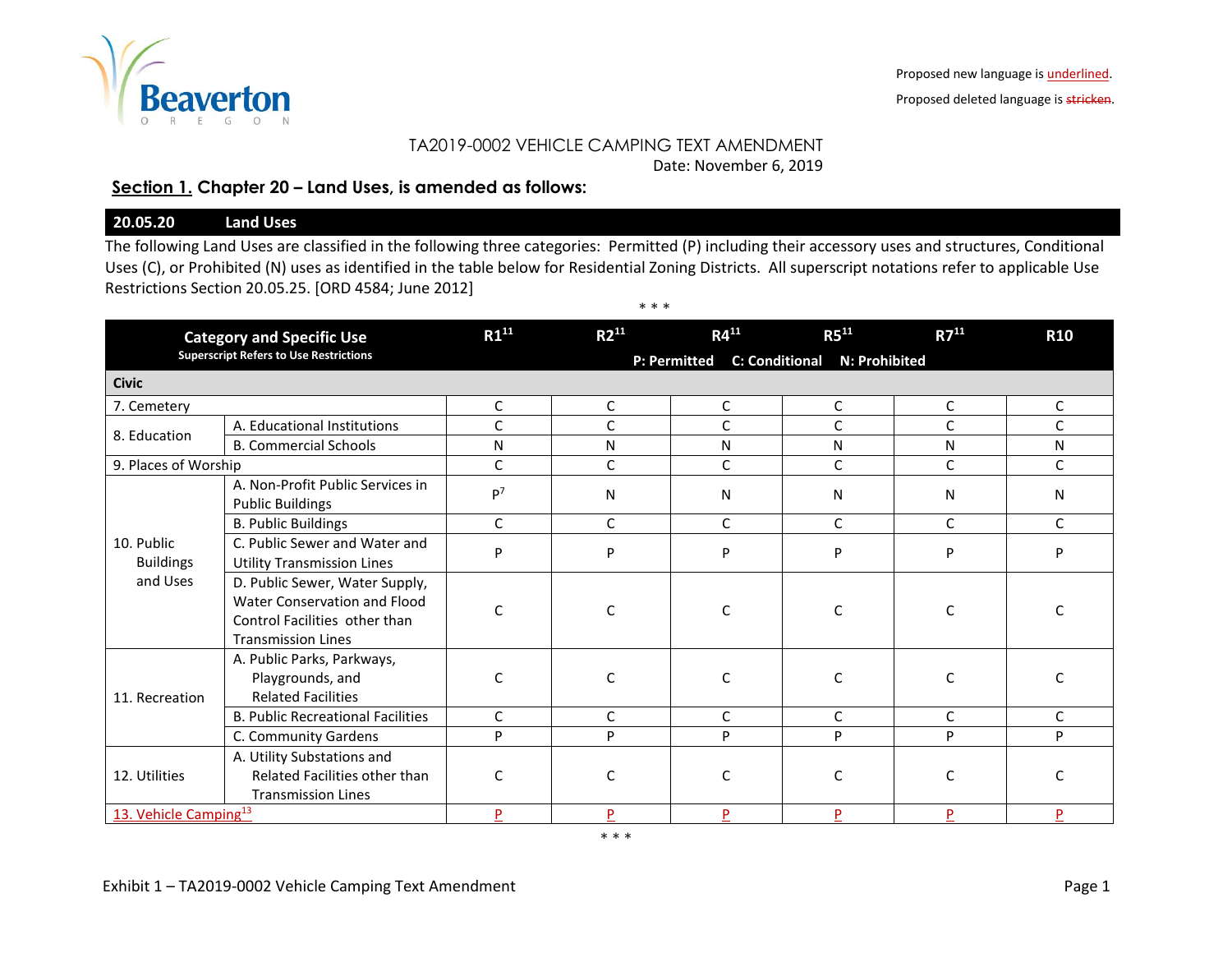# **20.05.25 USE RESTRICTIONS**

The following Use Restrictions refer to superscripts found in Section 20.05.20. [ORD 4584; June 2012]

\* \* \*

13. Vehicle Camping may occur only where allowed through a program established by Council resolution and administered by the Mayor. The use is subject to the special requirements found in Section 60.50.25.13.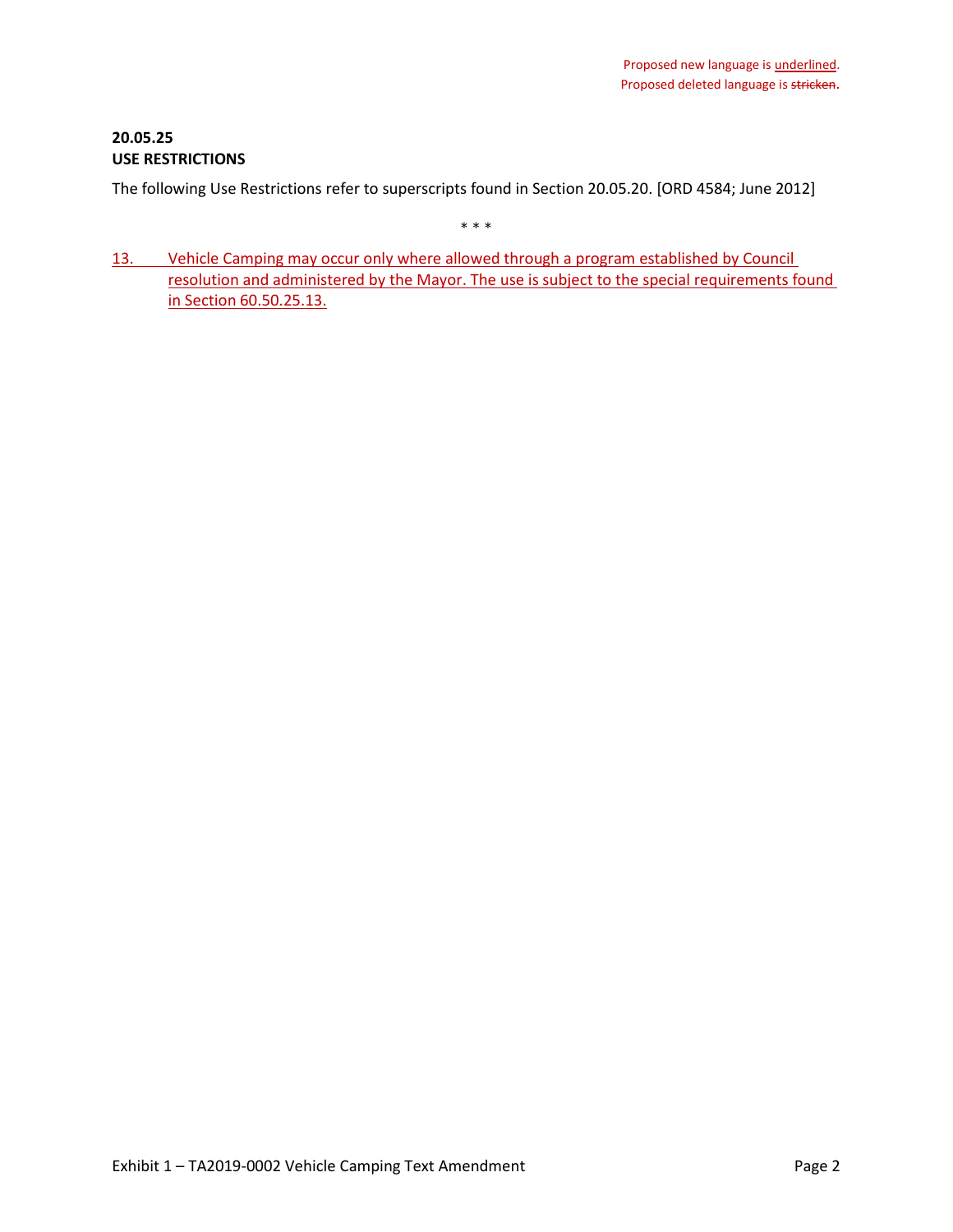Proposed deleted language is stricken.

**20.05.20 Land Uses**

The following Land Uses are Permitted (P), allowed with a Conditional Use (C) approval, or Prohibited (N) as identified in the following table for the Commercial Zoning Districts. All superscript notations refer to applicable Use Restrictions Section 20.10.25.

**\* \* \***

| <b>Category and Specific Use</b><br><b>Superscript Refers to</b>  |                                                                                | <b>NS</b>        | $\mathsf{CS}\phantom{0}$ | cc                           | GC               |
|-------------------------------------------------------------------|--------------------------------------------------------------------------------|------------------|--------------------------|------------------------------|------------------|
|                                                                   | <b>Use Restrictions</b>                                                        |                  | <b>P: Permitted</b>      | C: Conditional N: Prohibited |                  |
| <b>Civic</b>                                                      |                                                                                |                  |                          |                              |                  |
| 19. Cemetery                                                      |                                                                                | N                | N                        | N                            | N                |
| 20. Education                                                     | A. Commercial Schools                                                          |                  | D                        | P                            | D                |
|                                                                   | <b>B. Educational Institutions</b>                                             | D                | D                        | P                            | D                |
| 21. Places of Worship                                             |                                                                                |                  | P C <sup>7</sup>         | P                            | D                |
| 22. Public Buildings, Services and Uses                           |                                                                                |                  |                          | C                            |                  |
| 23. Recreation                                                    | A. Public Parks, Parkways, Playgrounds,<br>and Related<br><b>Facilities</b>    | D                | D                        | D                            | D                |
|                                                                   | <b>B. Recreational Facilities</b>                                              | P                | P                        | P                            | Þ                |
| 24. Social Organizations                                          |                                                                                |                  | P C <sup>7</sup>         | P                            | D                |
| 25. Transit Centers                                               |                                                                                | Ν                |                          | Ċ                            | N                |
| 26. Utilities                                                     | A. Utility Substations and Related<br>Facilities other than Transmission Lines |                  |                          | C                            |                  |
|                                                                   | <b>B. Transmission Lines</b>                                                   | Þ                | D                        | P                            | D                |
| 27. Vehicle Camping <sup>17</sup>                                 |                                                                                | P                | $\overline{P}$<br>P      |                              | P                |
| <b>Hours of Operation</b>                                         |                                                                                |                  |                          |                              |                  |
| 278. Uses Operating between 10:00 pm and 7:00 am <sup>51316</sup> |                                                                                | P C <sup>6</sup> | $P C^{67}$               | P                            | P C <sup>8</sup> |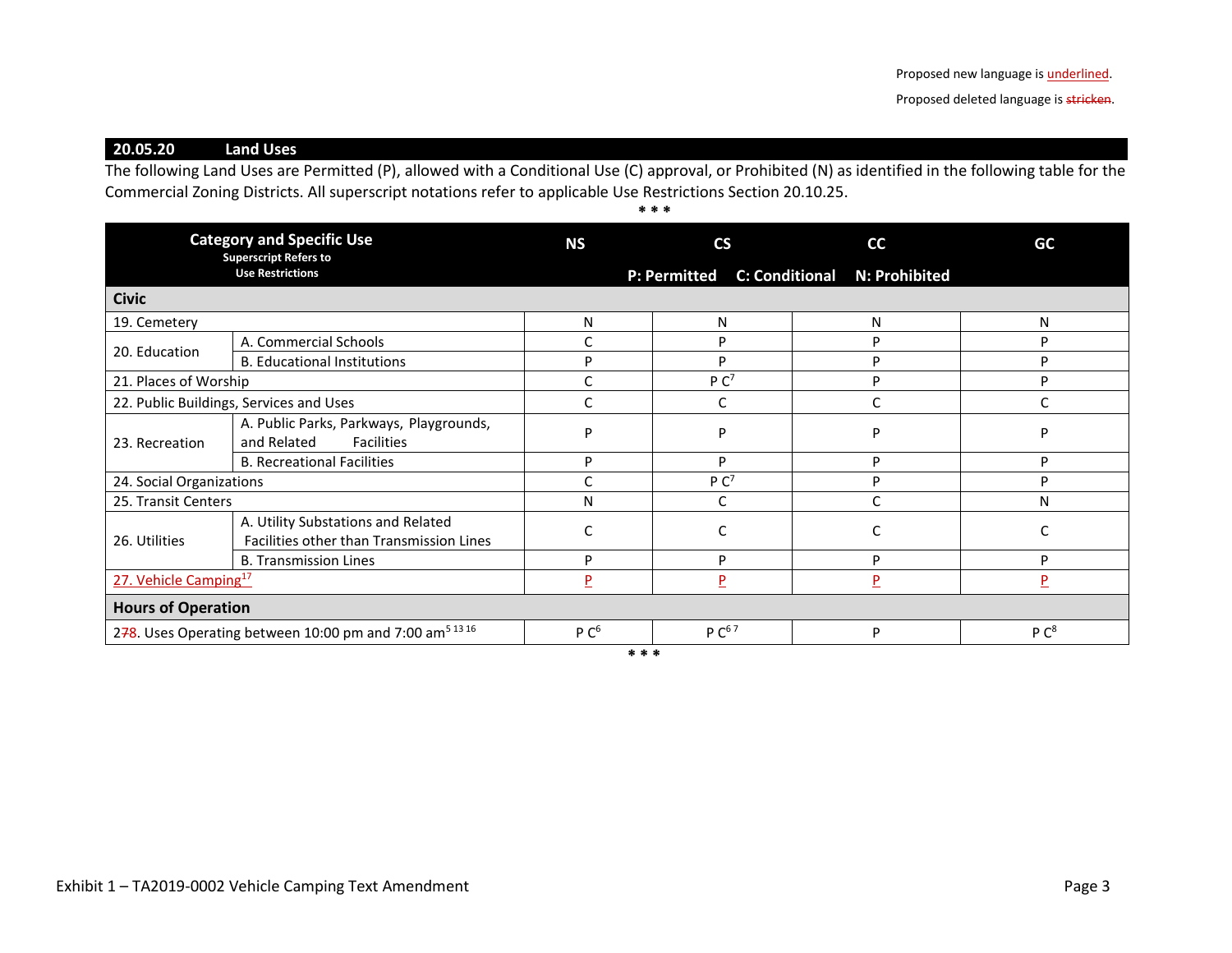#### **20.10.25 USE RESTRICTIONS**

The following Use Restrictions refer to superscripts found in Section 20.10.20.

\* \* \*

17. Vehicle Camping may occur only where allowed through a program established by Council resolution and administered by the Mayor. The use is subject to the special requirements found in Section 60.50.25.13. Vehicle Camping uses do not require Conditional Use for extended hours of operation.

#### **20.10.30 OTHER NS ZONING REQUIREMENTS**

Uses shall be subject to the following (excludes food cart pods, parks and playgrounds, and vehicle camping):

- 1. Activity is conducted wholly within an enclosed structure, except for outside play areas for child care and educational facilities and as allowed in item 2, below.
- 2. Accessory open air sales / display / storage shall constitute no more than 5% of the gross building floor area of any individual establishment.

\* \* \*

#### **20.10.35 OTHER CS ZONING REQUIREMENTS**

Uses shall be subject to the following (excludes food cart pods, parks and playgrounds, and vehicle camping):

- 1. Activity is conducted wholly within an enclosed structure, except for outside play areas for child care and educational facilities and as allowed in item 2, below.
- 2. Accessory open air sales / display / storage shall constitute no more than 5% of the gross building floor area of any individual establishment.

\* \* \*

#### **20.10.40 OTHER CC ZONING REQUIREMENTS**

Uses shall be subject to the following (excludes food cart pods, parks and playgrounds, and vehicle camping):

- 1. Activity is conducted wholly within an enclosed structure, except for outside play areas for child care and educational facilities, transit centers and as allowed in items 2 and 3 below.
- 2. Accessory open air sales / display / storage shall be Permitted for horticultural and food merchandise only and shall constitute no more than 5% of the gross building floor area of any individual establishment.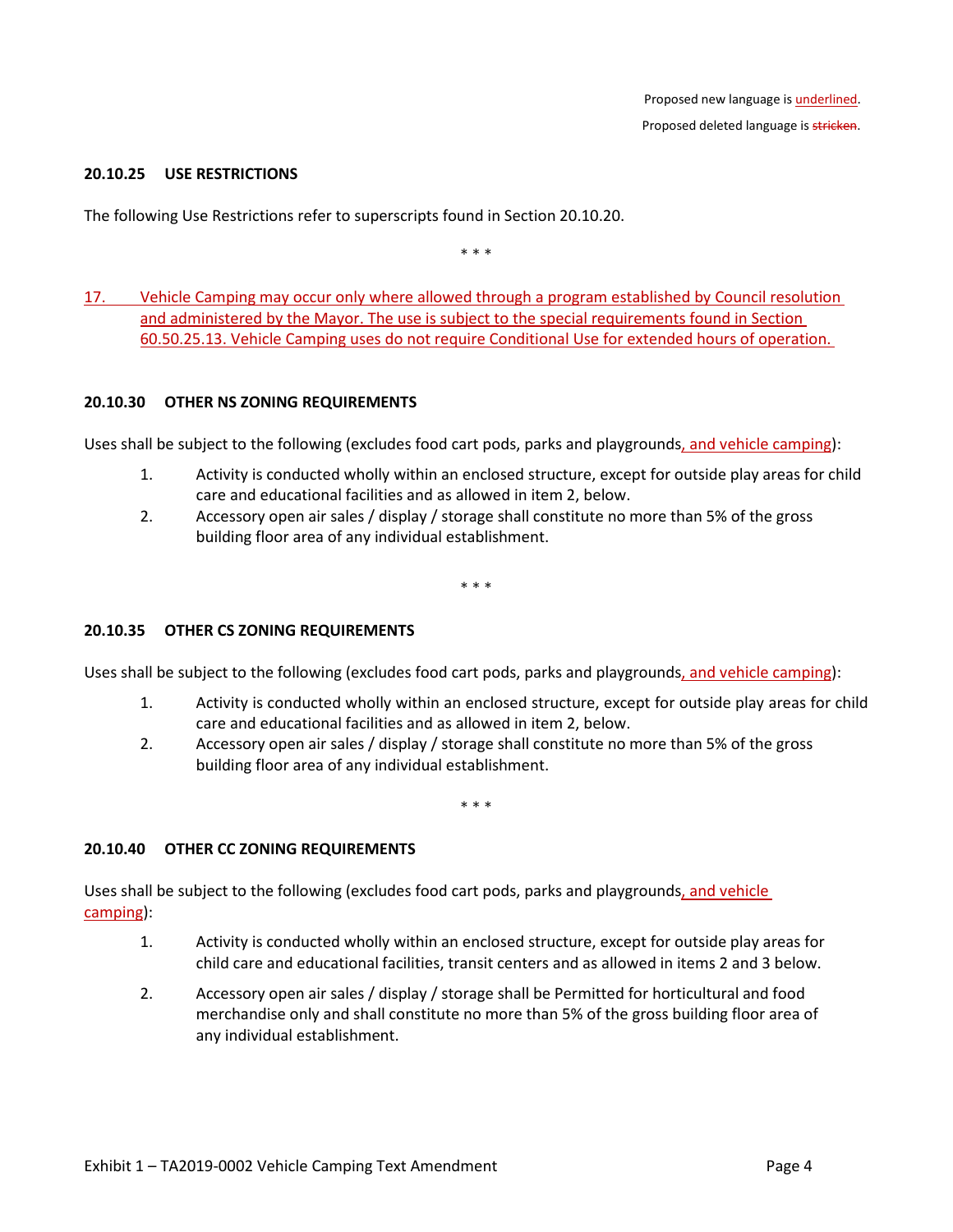# **20.15.20 Land Uses**

The following Land Uses are Permitted (P), allowed with a Conditional Use (C) approval, or Prohibited (N) as identified in the following table for the Employment and Industrial Zoning Districts. All superscript notations refer to applicable Use Restrictions Section 20.15.25. [ORD 4584; June 2012]

\* \* \*

|                                             | <b>Category and Specific Use</b><br><b>Superscript Numbers Refer to Footnote</b>                                                                                 | OI | <b>OI-NC</b><br>P: Permitted C: Conditional N: Prohibited | <b>IND</b> |
|---------------------------------------------|------------------------------------------------------------------------------------------------------------------------------------------------------------------|----|-----------------------------------------------------------|------------|
| <b>Civic</b>                                |                                                                                                                                                                  |    |                                                           |            |
|                                             | A. Commercial Schools                                                                                                                                            | C  | N                                                         | N          |
| 20. Education $1$                           | <b>B. Educational Institutions</b>                                                                                                                               |    | N                                                         |            |
|                                             | C. Job Training and Vocational<br><b>Rehabilitation Services</b>                                                                                                 | P  | N                                                         | D          |
| 21. Public Buildings and Uses <sup>15</sup> |                                                                                                                                                                  | P  | N                                                         |            |
| 22. Railroad<br>Tracks and                  | A. Freight <sup>16</sup>                                                                                                                                         | P  | N                                                         | D          |
| <b>Facilities</b>                           | <b>B.</b> Passenger                                                                                                                                              | р  | N                                                         | D          |
| 23. Recreation $1$                          | A. Public Parks and Recreational<br><b>Facilities</b>                                                                                                            | D  | N                                                         | D          |
|                                             | B. Private Recreation Facilities <sup>17</sup>                                                                                                                   | P  | D                                                         | P          |
| 24. Transit Centers <sup>18</sup>           |                                                                                                                                                                  | p  | P                                                         |            |
| 25. Utilities                               | A. Facilities Related to Utility<br>Distribution,<br>such as Substations,<br>Water Towers, Pump<br>Stations, other than Transmission Lines or<br>Plants<br>Power |    |                                                           |            |
| 26. Vehicle Camping <sup>26</sup>           |                                                                                                                                                                  | D  | P                                                         | Þ          |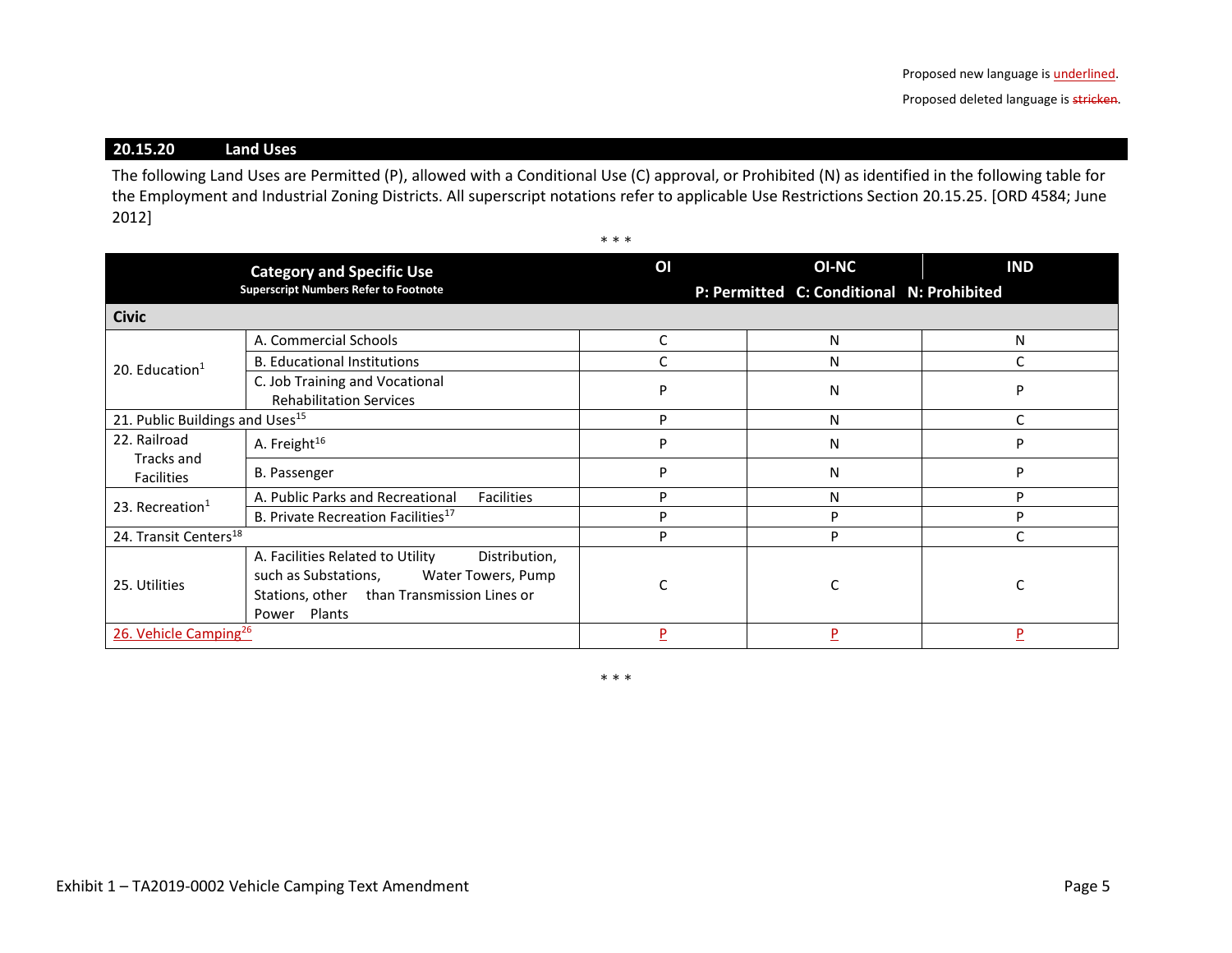### **20.15.25 USE RESTRICTIONS**

The following Use Restrictions refer to superscripts found in Section 20.15.20.

\* \* \*

26. Vehicle Camping may occur only where allowed through a program established by Council resolution and administered by the Mayor. The use is subject to the special requirements found in Section 60.50.25.13.

#### **20.15.30 SUPPLEMENTAL DEVELOPMENT REQUIREMENTS**

In addition to the site development requirements listed in Section 20.15.15., development in Industrial zoning districts shall be subject to the following supplemental development requirements:

\* \* \*

- 3. **Required Conditions.** The following is required for development within the Office Industrial and Industrial zoning districts:
	- A. All business, service, repair, processing, storage or merchandise display shall be conducted wholly within an enclosed building unless screened by a sight-obscuring fence or wall, excluding outdoor seating and vehicle camping.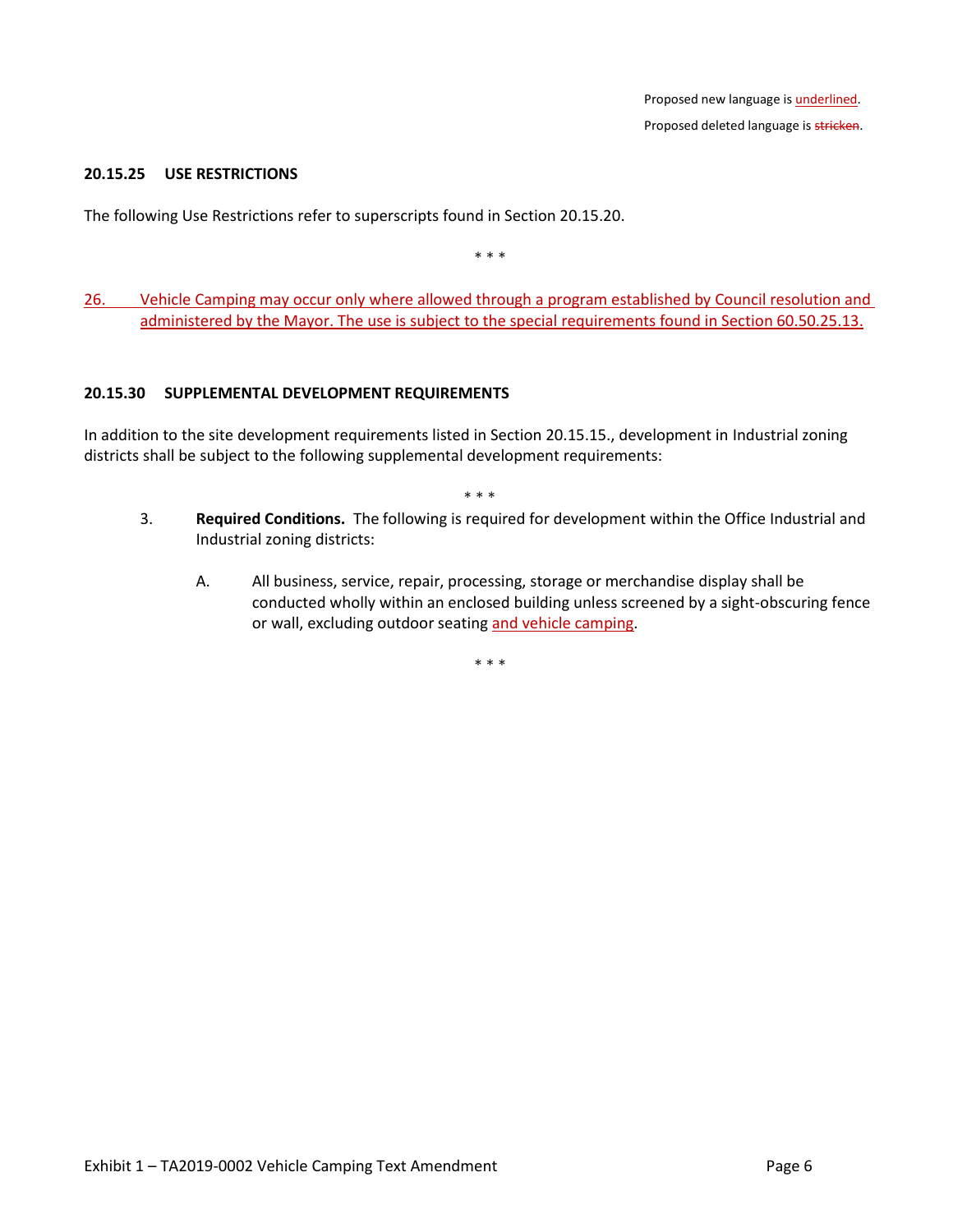Proposed deleted language is stricken.

**20.20.20 Land Uses**

The following Land Uses are Permitted (P), allowed with a Conditional Use (C) approval, or Prohibited (N) as identified in the following table for the Multiple Use zoning districts. All superscript notations refer to applicable Use Restrictions Section 20.20.25. [ORD 4576; January 2012] [ORD 4578; March 2012] [ORD 4706; May 2017] \* \* \*

| <b>Category and Specific Use</b><br><b>Superscript Refers to</b><br><b>Use Restrictions</b> |                                                                                                        | RC-<br>TO         | RC-<br><b>OT</b>  | RC-<br>E.         | OI-<br><b>WS</b>    | $C -$<br><b>WS</b> | TC-<br><b>MU</b>          | TC-<br><b>HDR</b>                      | SC-<br><b>MU</b>  | $SC-$<br><b>HDR</b> | SC-<br>$\mathsf{s}$     | <b>SC-E1</b>    | SC-E3             |
|---------------------------------------------------------------------------------------------|--------------------------------------------------------------------------------------------------------|-------------------|-------------------|-------------------|---------------------|--------------------|---------------------------|----------------------------------------|-------------------|---------------------|-------------------------|-----------------|-------------------|
|                                                                                             |                                                                                                        |                   |                   |                   | <b>P: Permitted</b> |                    |                           | <b>C: Conditional</b><br>N: Prohibited |                   |                     |                         |                 |                   |
| <b>Civic</b>                                                                                |                                                                                                        |                   |                   |                   |                     |                    |                           |                                        |                   |                     |                         |                 |                   |
| 22. Education                                                                               | A. Commercial<br>Schools                                                                               | P                 | P                 | P                 | $\mathsf{C}$        | P                  | P C N <sup>33</sup><br>48 | P <sup>13</sup>                        | P                 | P                   | P                       | P <sup>9</sup>  | C <sup>9</sup>    |
|                                                                                             | <b>B.</b> Educational<br>Institutions                                                                  | P                 | P                 | P                 | $C P^{67}$          | P                  | P                         | P                                      | P                 | P                   | P                       | P <sup>9</sup>  | C <sup>9</sup>    |
| 23. Places of Worship                                                                       |                                                                                                        | P C <sup>48</sup> | P C <sup>48</sup> | P C <sup>48</sup> | N                   | P C <sup>48</sup>  | P C <sup>48</sup>         | P C <sup>48</sup>                      | P C <sup>48</sup> | P C <sup>48</sup>   | P C <sup>48</sup>       | P <sup>9</sup>  | N                 |
| 24. Public Buildings, Services and<br>Uses                                                  |                                                                                                        | $\mathsf{C}$      | C                 | $\mathsf{C}$      | P                   | C                  | C                         | C                                      | C                 | C                   | C                       | $C P^{49}$      | C P <sup>49</sup> |
| 25. Railroad<br>Tracks and<br>Facilities                                                    | A. Passenger                                                                                           | p50               | D <sub>50</sub>   | p <sub>50</sub>   | P                   | P                  | P                         | P                                      | P                 | P                   | P                       | P               | P                 |
|                                                                                             | <b>B.</b> Freight                                                                                      | P                 | P                 | P                 | $P^{51}$            | P                  | N                         | N                                      | N                 | N                   | N                       | $p^{51}$        | $P^{51}$          |
| 26. Recreation                                                                              | A. Public Parks,<br>Parkways,<br>Playgrounds, and<br><b>Related Facilities</b>                         | $\mathsf{C}$      | $\mathsf{C}$      | $\mathsf{C}$      | P <sup>52</sup>     | P                  | P                         | P                                      | P                 | P                   | P                       | p <sub>53</sub> | p <sub>53</sub>   |
|                                                                                             | <b>B.</b> Recreational<br><b>Facilities</b>                                                            | D <sup>11</sup>   | D <sup>11</sup>   | D <sup>11</sup>   | P <sup>13</sup>     | P                  | C                         | $\mathsf{C}$                           | $C^{54}$          | C <sup>54</sup>     | P                       | N               | N                 |
| 27. Social Organizations                                                                    |                                                                                                        | D <sup>48</sup>   | $D^{48}$          | $\mathsf{D}^{48}$ | $\mathsf{N}$        | P C <sup>48</sup>  | P C <sup>48</sup>         | P C <sup>48</sup>                      | P C <sup>48</sup> | P C <sup>48</sup>   | P                       | $\mathsf{C}$    | C                 |
| 28. Transit Centers                                                                         |                                                                                                        | C                 | $\mathsf{C}$      | $\mathsf{N}$      | P                   | P                  | $\mathsf C$               | $\mathsf{C}$                           | C                 | C                   | P                       | P               | P                 |
| 29. Utilities                                                                               | A. Utility<br>Substations and<br><b>Related Facilities</b><br>other than<br><b>Transmission Lines.</b> | $\mathsf{C}$      | $\mathsf{C}$      | $\mathsf{C}$      | $\mathsf{C}$        | C                  | $\mathsf{C}$              | N                                      | $\mathsf{C}$      | $\mathsf{C}$        | $\mathsf{C}$            | $\mathsf{C}$    | C                 |
|                                                                                             | <b>B.</b> Transmission<br>Lines                                                                        | P                 | P                 | P                 | P                   | P                  | P                         | P                                      | P                 | P                   | P                       | P               | P                 |
| 30. Vehicle Camping <sup>69</sup>                                                           |                                                                                                        | $\overline{P}$    | P                 | $\overline{P}$    | $\overline{P}$      | $\overline{P}$     | $\overline{P}$            | $\overline{P}$                         | $\overline{P}$    | $\overline{P}$      | $\overline{\mathsf{P}}$ | $\overline{P}$  | $\overline{P}$    |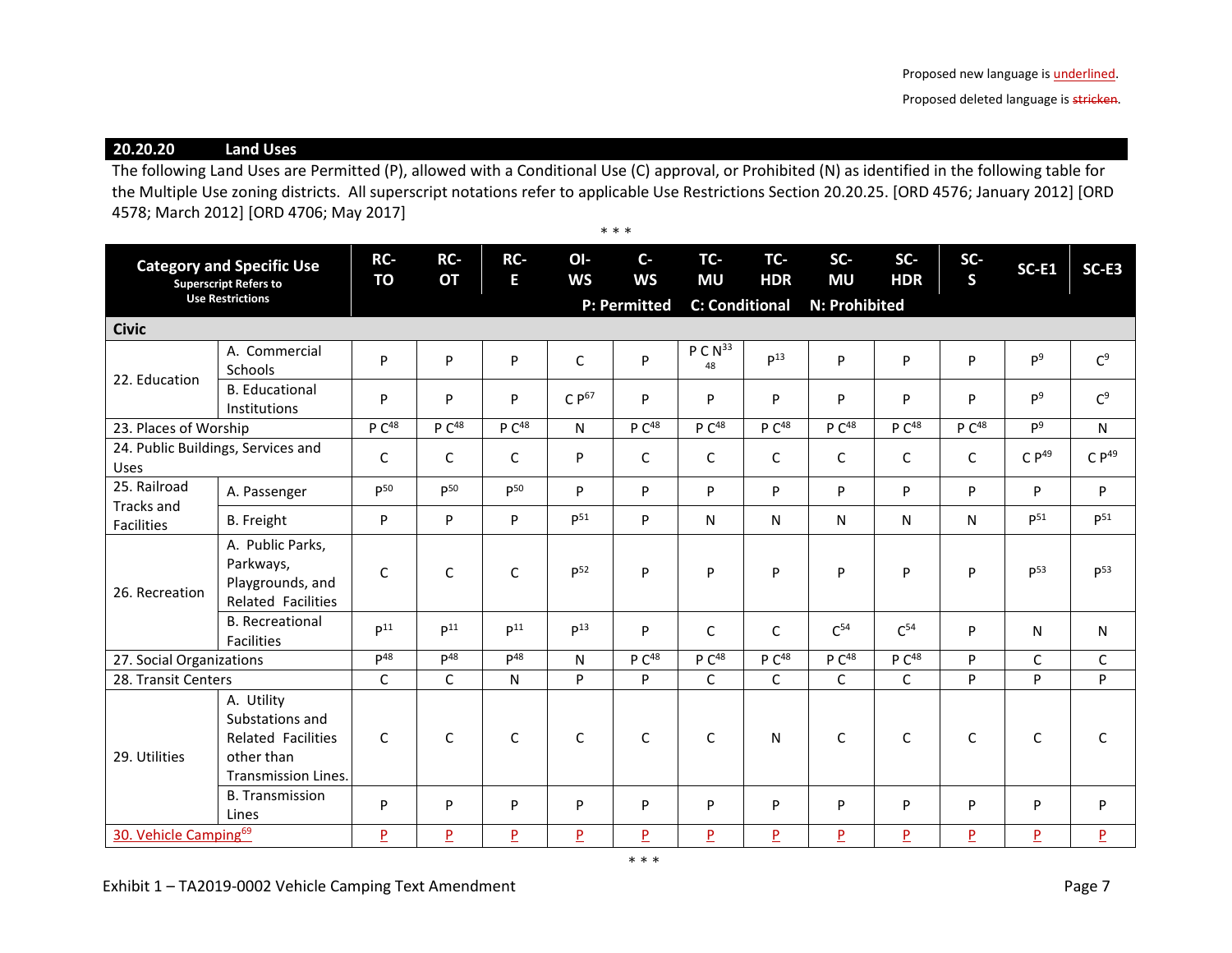### **20.20.25 USE RESTRICTIONS**

The following Use Restrictions refer to superscripts found in Section 20.20.20.

\* \* \*

69. Vehicle Camping may occur only where allowed through a program established by Council resolution and administered by the Mayor. The use is subject to the special requirements found in Section 60.50.25.13.

\* \* \*

## **20.20.35 OTHER SC-E ZONING REQUIREMENTS**

\* \* \*

- 2. Other required conditions:
	- A. All business, service, repair, processing, storage or merchandise display shall be conducted wholly within an enclosed building unless screened by a sight-obscuring fence or wall, excluding vehicle camping.